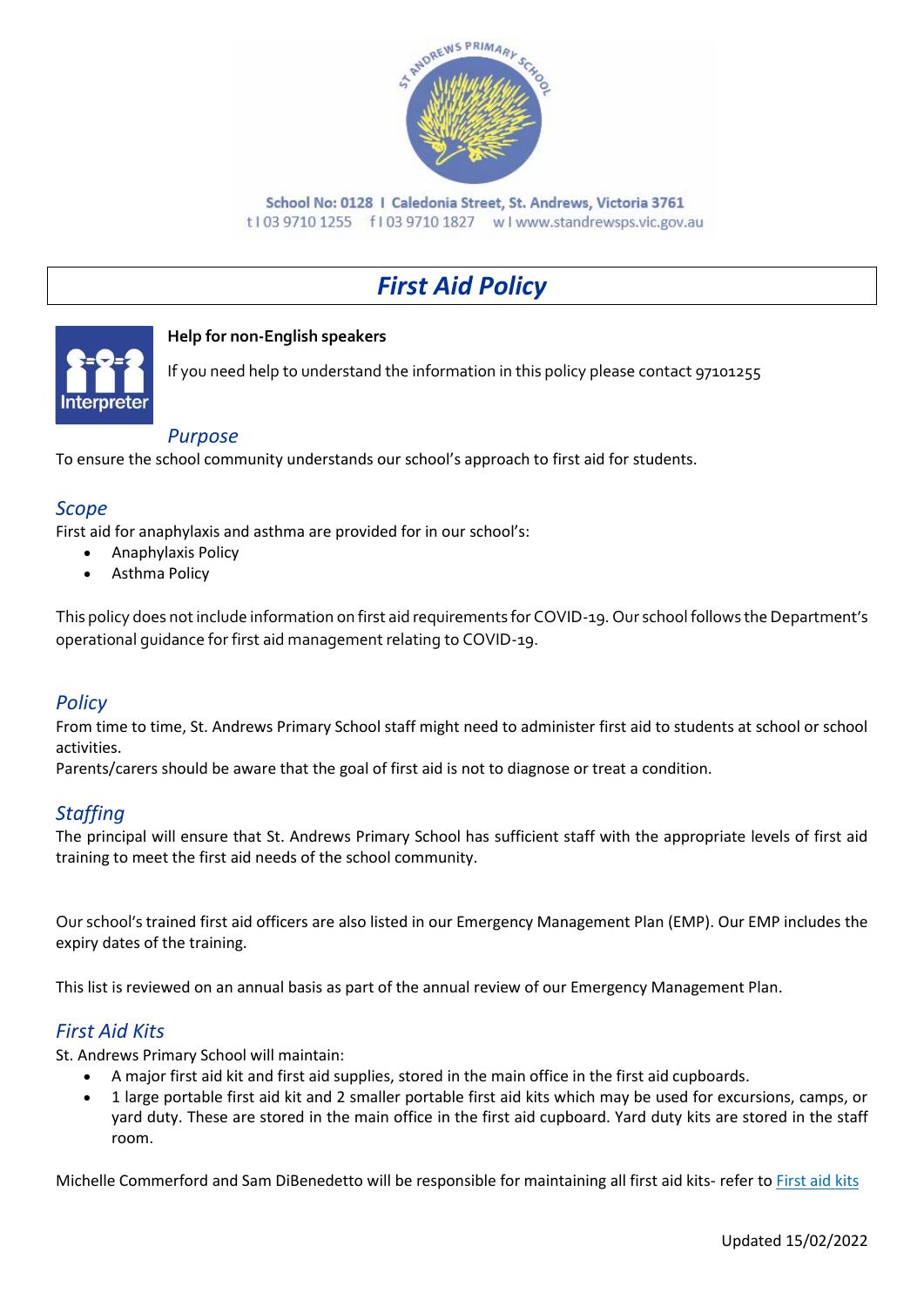## *Care for ill Students*

Students who are unwell should not attend school.

If a student becomes unwell during the school day they may be directed to the office area / recliner chairs in the foyer and monitored by staff. Depending on the nature of their symptoms, staff may contact parents/carers or an emergency contact person to ask them to collect the student.

#### *First Aid Management*

If there is a situation or incident which occurs at school or a school activity which requires first aid to be administered to a student:

- Staff who have been trained in first aid will administer first aid in accordance with their training. In an emergency situation, other staff may assist in the administration of first aid within their level of competence.
- In a medical emergency, staff may take emergency action and do not need to obtain parent/carer consent to do so. Staff may contact Triple Zero "000" for emergency medical services at any time.
- Staff may also contact NURSE-ON-CALL (on 1300 60 60 24) in an emergency. NURSE-ON-CALL provides immediate, expert health advice from a registered nurse and is available 24 hours a day, 7 days a week.
- If first aid is administered for a minor injury or condition, St. Andrews Primary School will notify parents/carers by sending home an Illness/Injury Parent Notification Form (carbon copies recorded in the office area) and a phone call to a parent / carer if deemed necessary.
- If first aid is administered for a serious injury or condition, or in an emergency situation, school staff will attempt to contact parents/carers or emergency contacts as soon as reasonably practical.
- If staff providing first aid determine that an emergency response is not required but that medical advice is needed, school staff will ask parents/carers, or an emergency contact person, to collect the student and recommend that advice is sought from a medical practitioner.
- Whenever first aid treatment has been administered to a student St. Andrews Primary School will:
	- record the provision of care on eduSafe Plus. If the care is provided following a [recorded incident](https://www2.education.vic.gov.au/pal/reporting-and-managing-school-incidents-including-emergencies/policy), the details are recorded through the eduSafe Plus *Incident* form. For all other presentations, the eduSafe Plus *Sick Bay* form is used.

if care was provided in response to a medical emergency or reportable incident, follow the Department's [Reporting](https://www2.education.vic.gov.au/pal/reporting-and-managing-school-incidents-including-emergencies/policy)  [and Managing School Incidents Policy](https://www2.education.vic.gov.au/pal/reporting-and-managing-school-incidents-including-emergencies/policy), including reporting the incident to the Department's Incident Support and Operations Centre on 1800 126 126 where required to under that policy.In accordance with guidance from the Department of Education and Training, analgesics, including paracetamol and aspirin, will not be stored at school or provided as a standard first aid treatments. This is because they can mask signs of serious illness or injury. For further information refer to the Department's Policy and Advisory Library: [Medication](https://www2.education.vic.gov.au/pal/medication/policy)

## *Communication*

This policy will be communicated to our school community in the following ways: [please delete the options below in yellow if you do not intend to use these methods. Note that the first two methods are strongly recommended]

- Available publicly on our school's website [or insert other online parent/carer/student communication method]
- Included in staff induction processes and staff training
- Included in staff handbook/manual
- Discussed at staff briefings/meetings as required
- Included in transition and enrolment packs
- Discussed at parent information nights/sessions
- Reminders in our school newsletter